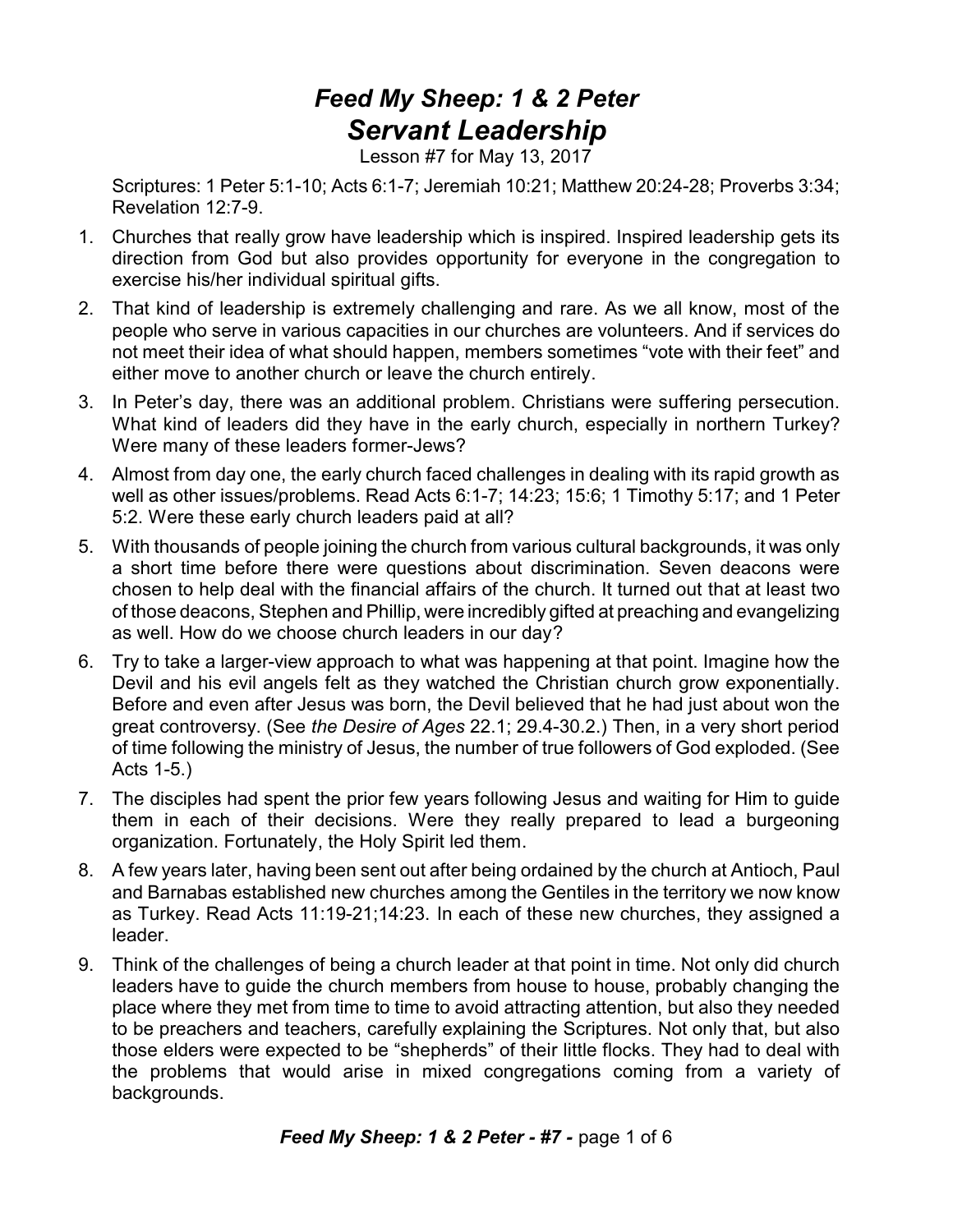- 10. In 1 Peter 5:1-10, Peter talked about leadership. How much of what Peter said in these verses is applicable to us today?
- 11. Read 1 Peter 5:1-4. Peter began this section of instructions by mentioning the fact that he himself was a fellow elder. He reminded the elders that they needed to understand, as far as possible, the full meaning of the mission of Jesus to this earth and how it fulfilled the prophecies of the Old Testament. Then, they needed to live in accordance with that mission and encourage their members to do the same. Peter said that if they did so, they would one day share in the glory that Christ would return to reveal. (See the story of the martyrdom of Polycarp, leader of the church in Smyrna: <http://www.newadvent.org/fathers/0102.htm>)
- 12. Peter reminded the elders that caring for a local church congregation was a lot like attending to a flock of sheep. Sometimes, sheep wander off by themselves. They need to be found and returned to the flock. And one of the most important things that a local elder needs to do is to be an example to the flock.
- 13. How many groups do we see today who want to focus on their particular pet ideas but who fail to comprehend or support the larger, overall work that needs to be done? And how can we distinguish between people who are careful students and are truly seeking to know and obey their Bibles better and those who just want to follow some idea that fits their fancy?
- 14. Leadership did not become a problem for the first time in the New Testament. Read Jeremiah 10:21; Ezekiel 34:8-10; and Zechariah 11:17. These stark comments about the leaders of the people in Old Testament times are severe. Jeremiah called them "stupid"; Zechariah called them "worthless." Ezekiel said that the leaders were only concerned about their own welfare and did not care about the flock.
- 15. Being critical of others is the easiest job in the world!
- 16. So, what about us? How many Adventist churches today are being led, instructed, and carefully prepared for the final events in this world's history? Are our leaders working patiently with their church members to instruct and encourage them? How many "Laodiceans" are asleep instead of being prepared for what is coming? (Matthew 25:1-13) How many of those young women had extra oil?
- 17. Read 1 Peter 5:3 and Matthew 20:24-28. As we know, each of the 12 disciples who were the closest associates of Jesus were hoping to be the next prime minister of the Jewish people. They were very upset when the mother of James and John made a special request that her two sons be allowed to sit in the honored positions on either side of Jesus in the new kingdom which they all were hoping would be set up soon. How many church leaders today are ready to really humbly serve their churches? And how many of them are real leaders, providing true servant leadership? How many today would be prepared to die for their flock as the early disciples did? It is not God's plan that elders lord it over their congregations or groups. Jesus carefully called His disciples together and said that true Christian leaders serve their members.

Jesus bears tenderly with them, not rebuking their selfishness in seeking preference above their brethren. He reads their hearts, He knows the depth of their attachment to Him. Their love is not a mere human affection; though defiled by the earthliness of its human channel, it is an outflowing from the fountain of His own redeeming love. He will not rebuke, but deepen and purify.—Ellen G. White, *The Desire of Ages*\* 548.6.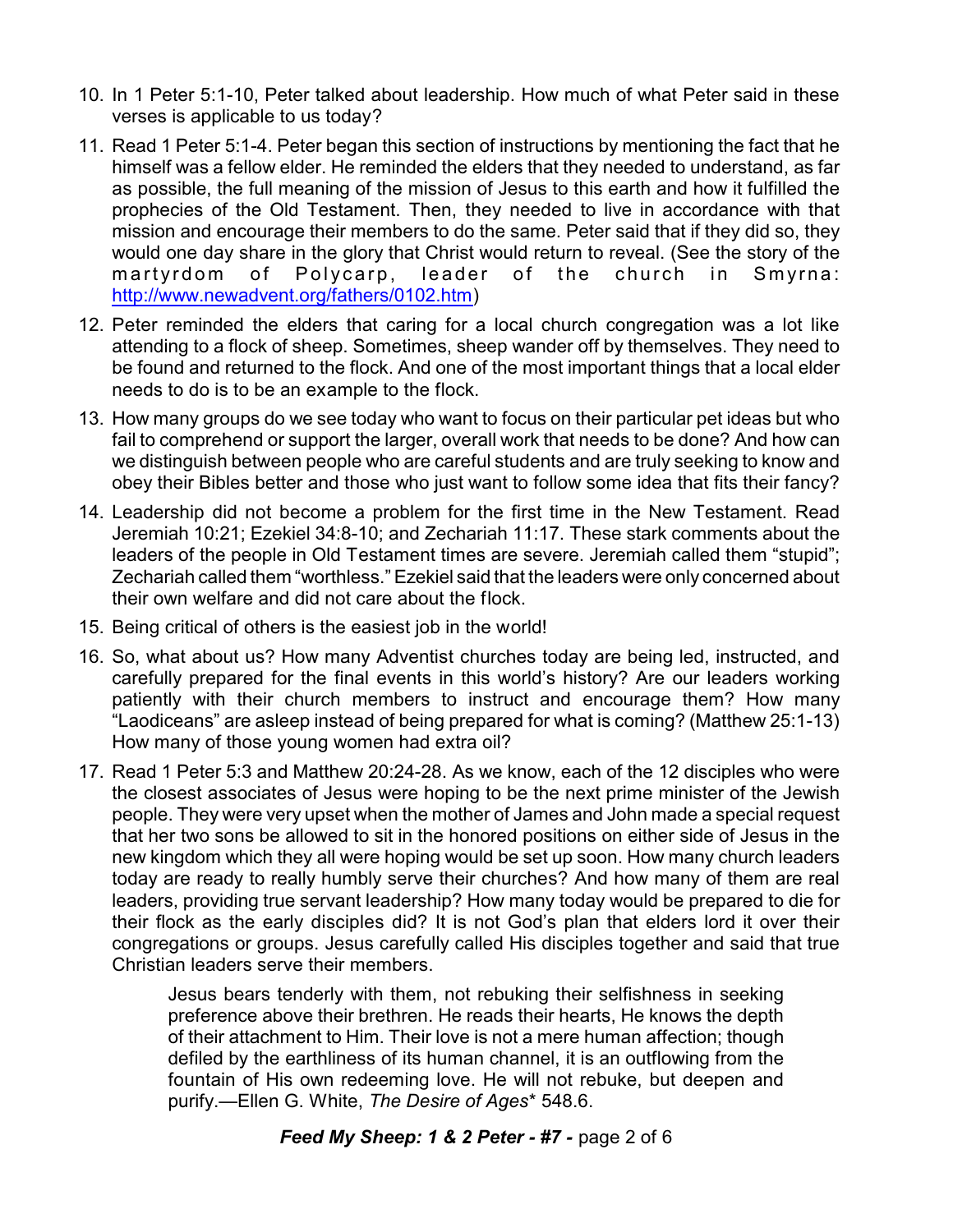- 18. He told James and John that positions of honor in the kingdom of God are assigned by the Father and not by Jesus in His human condition. Then, Jesus reminded them that leaders of His flock are supposed to be very different from the leaders of Gentile nations.
- 19. What does it really mean to serve–and not to be served–even to be willing to die as Jesus did as a "ransom for many"?
- 20. Humility, surrender, and self-denial have never been popular ideals! But, those who want to follow Jesus must embrace these ideals.
- 21. Read Philippians 2:4-8. Imagine Jesus leaving the perfect environment of heaven where everyone respected and revered Him for His leadership and coming down to this earth to be born as a helpless baby boy, living that challenging life constantly accosted by the Devil and, finally, dying the death of a common criminal. How was He able to do it? What if He had sent a message to the humans living on earth at that time and said: "I will come and do it if you will pay Me what it's worth"?
- 22. As we know, society was very stratified in the days of Peter and Paul. Those who were Roman citizens and held high positions lorded it over the poor slaves who were at the bottom of the totem pole. The word translated *humility* was a Greek word which meant "lowly," "insignificant," "weak," and "poor." If a person was "humble," he had no status and no power in society.
- 23. Read 1 Peter 5:5-7. Peter continued by instructing the elders to tell the young people that they must submit to their elders. That would obviously be in an ideal situation; but, I am sure it was never easy. When Peter said that he wanted us to put on humility, he used the word *Tapeinophrosúne*.

*Tapeinophrosúne* - lowminded, base, which is from *tapeinós* (5011), lowly, humble. Humility, lowliness of mind, **the esteeming of ourselves small, inasmuch as we are so, the correct estimate of ourselves** (Acts 20:19; Eph. 4:2; Phil. 2:3; Col. 2:18, 23; 3:12; 1 Pet. 5:5). For the sinner *tapeinophrosúne* involves the confession of his sin and a deep realization of his unworthiness to receive God's marvelous grace.—Zodhiates, S. (2000). *The Complete Word Study Dictionary: New Testament*.\* Chattanooga, TN: AMG Publishers. [Bold type is added.]

- 24. Translating the Greek Septuagint (*LXX*) for Proverbs 3:34 into English says: "God resists the proud, but gives grace to the humble." That verse was used in James 4:6. God makes it His responsibility to bring down those who consider themselves to be high and mighty; and at the same time, He raises up the poor. See Isaiah 13:11; 23:9; and Job 40:11.
- 25. What is one of the primary characteristics of a truly good Christian leader? Humility. We need to be humble toward God but also humble toward our fellow Christians.
- 26. We must never forget that we are all sinners. (See 1 Kings 8:46; 2 Chronicles 6:36; Psalm 14:3; Romans 3:10,23; and 1 John 1:10.) So, those of us who were given leadership roles must never try to lord it over others. It is easy to be humble in the presence of those we regard us superior to us. Peter mentioned being humble before God our Creator; that is relatively easy. The true test about whether or not we are really humble comes when we deal with those who are of a lower economic or social status than we are–people who have no power over us. It is that kind of humility that Peter was recommending.
- 27. If we remember what Jesus did and how He died, there should never be a reason for us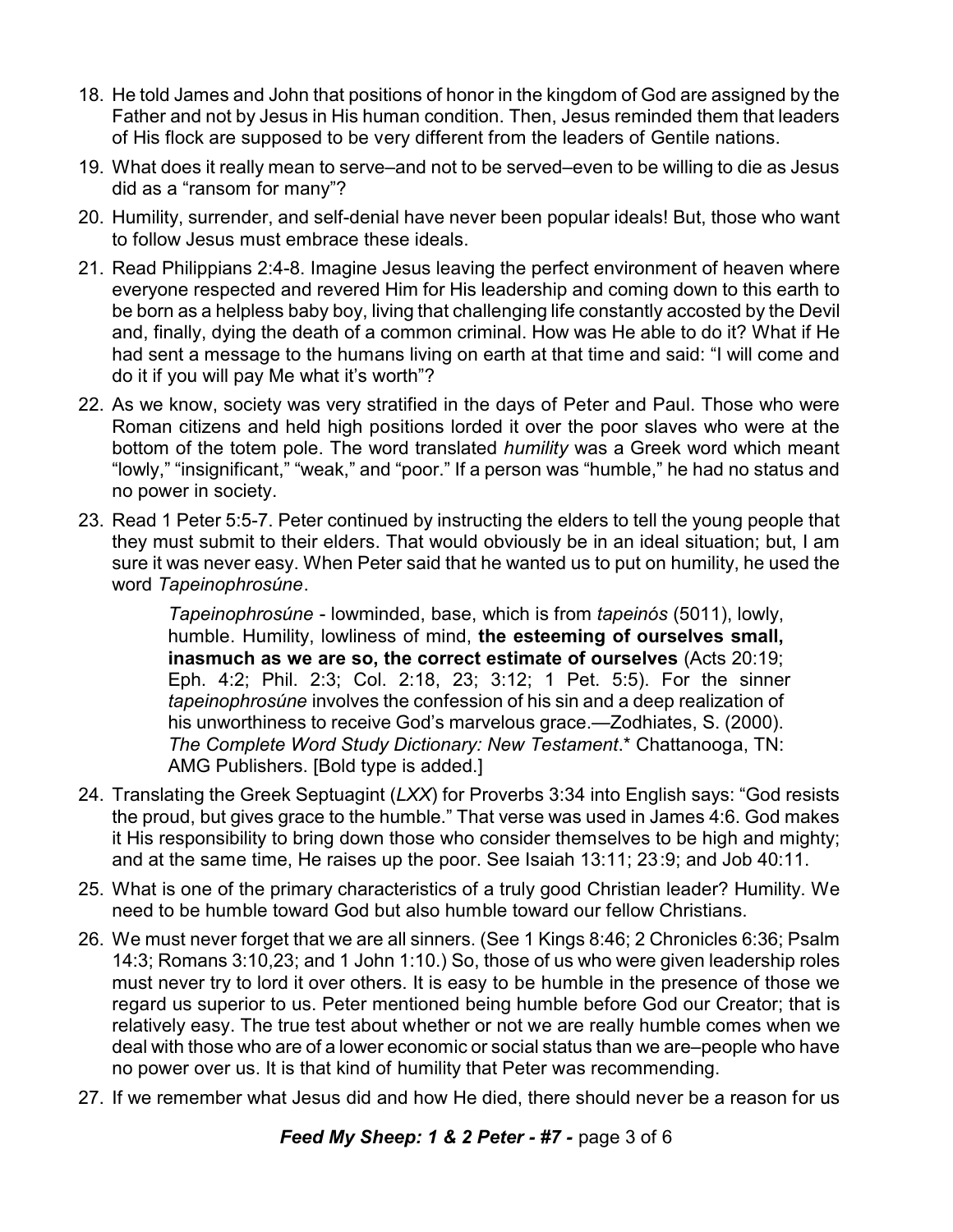to think of ourselves with pride!

- 28. Remember that all of these words by Peter were spoken in the context of church members who were suffering persecution. They did not have any church buildings; they had to meet in private homes and always had the fear of being discovered and persecuted. Try to imagine how we would react today and how we would feel individually if someone from our Sabbath school class or a church member had just been executed by the government for being a Christian.
- 29. Fortunately, our understanding of death and the future life is different from that of the world.
- 30. Read 1 Peter 5:8-10 and Revelation 12:7-9. In the context of all he had said to that point, Peter reminded his readers that the Devil goes about as a roaring lion. Some years later as recorded in Revelation 12:7-9, the apostle John called the Devil a dragon. It is interesting to note that lions usually roar to call the members of their pride because they have successfully killed their prey.
- 31. We must never lose sight of the fact that the great controversy is going on between our ears. Jesus Christ is leading the forces of good; the Devil himself is leading the opposition. Revelation 19:13,16 tell us that Jesus is the Word of God, the King of Kings, even the Lord of Lords. By contrast, Satan is pictured as a dragon. (Revelation 12:7-9; 20:7-8) But, Revelation 20:9-10 tell us what is the guaranteed end of Satan and his forces. Why would we want to join them in the second death? And despite the fact that Christians may suffer temporarily, they have a guaranteed future in eternal glory. (1 Peter 5:10) It is possible to be persecuted and die and curse your enemies as they are doing it. It is also possible to be persecuted and die and bless your enemies, even praying for them, while they are doing it. There is a very big difference between those approaches.
- 32. Our true Christian and Jewish forefathers have shown the way. (See Hebrews 11:13-16.) We know that our victory is assured thanks to the victory won by Jesus through His life, death, and resurrection.
- 33. There probably is no greater example of servant leadership than the story of Jesus's interaction with His disciples in the upper room. Read John 13. Jesus and His disciples were meeting in the home of John Mark's parents. (Acts 12:11-17) And it must have been a fairly large room in the upstairs portion of the house. But, where was the servant who should have washed their feet? When Jesus was finished with them, did He wash His own feet? None of them was willing to offer to wash feet! As we participate in the quarterly communion services, we need to be reminded that it was God who bowed down and washed 12 pairs of dirty feet! Try to imagine yourself in the position of one of those disciples. What was Jesus thinking as He washed those dirty feet? What were the disciples thinking?

In consenting to become man, Christ manifested a humility that is the marvel of the heavenly intelligences. The act of consenting to be a man would be no humiliation were it not for the fact of Christ's exalted pre-existence. We must open our understanding to realize that Christ laid aside His royal robe, His kingly crown, his high command, and clothed his divinity with humanity, that he might meet man where he was, and bring to the human family moral power to become the sons and daughters of God. To redeem man, Christ became obedient unto death, even the death of the cross.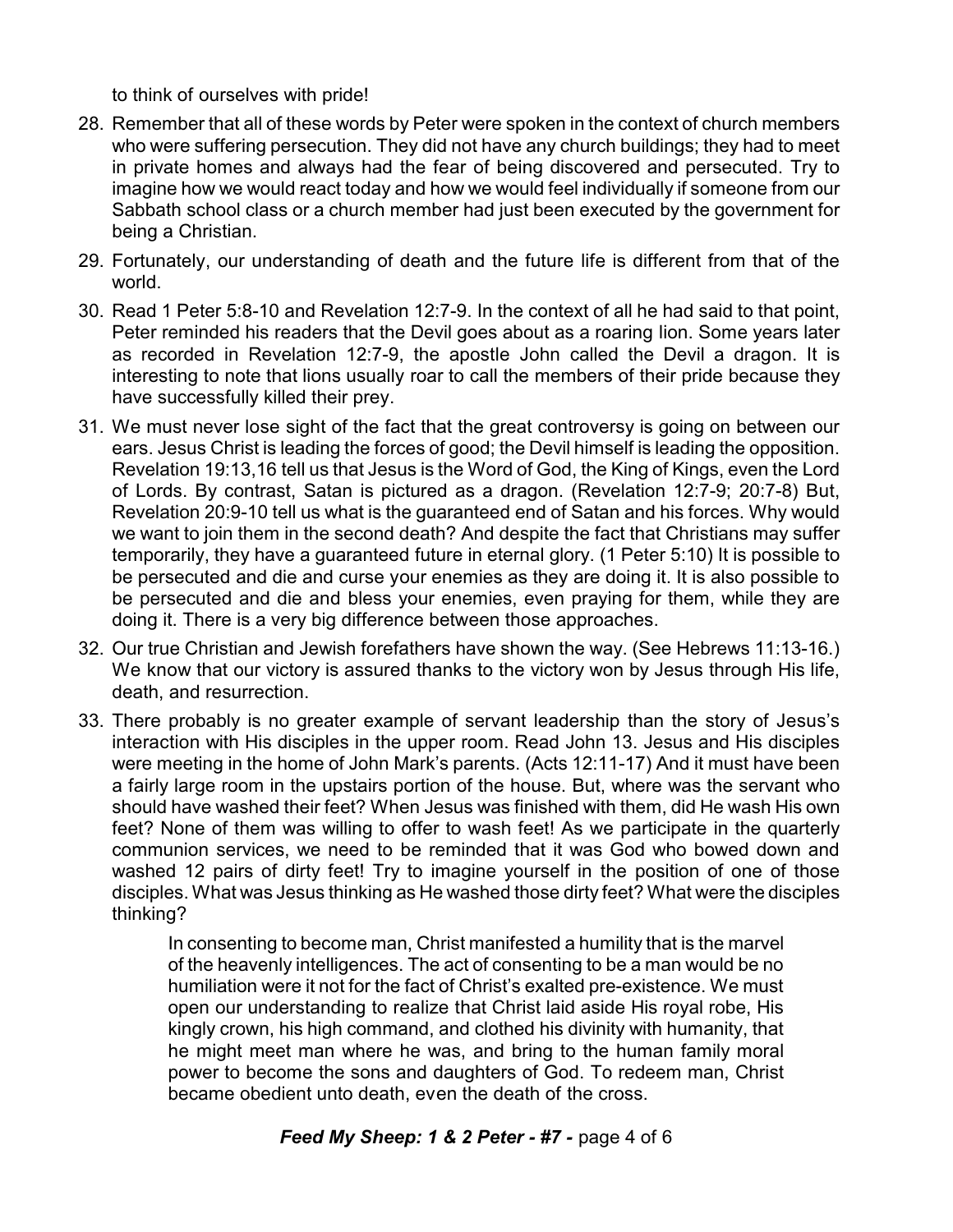The humanity of the Son of God is everything to us. It is the golden chain that binds our souls to Christ, and through Christ to God. This is to be our study. Christ was a real man; he gave proof of his humility in becoming a man. Yet he was God in the flesh. When we approach this subject, we would do well to heed the words spoken by Christ to Moses at the burning bush, "Put off thy shoes from off thy feet, for the place whereon thou standest is holy ground." [Exodus 3:5] We should come to this study with the humility of a learner, with a contrite heart. And the study of the incarnation of Christ is a fruitful field, which will repay the searcher who digs deep for hidden truth.—Ellen G. White, *Youth's Instructor*,\* October 13, 1898, par. 5-6. [Content in brackets is added.]

Those who would be his disciples he invites to take his yoke upon them, and to learn of him who is meek and lowly of heart; and he promises those who do this that they shall find rest unto their souls. The meekness and humility that characterized the life of Christ will be made manifest in the life and character of those who "walk even as he walked."—*Ibid*.,\* November 8, 1894, par. 1. Compare *Sons and Daughters of God* 81.4; *1SM* 243.3.

- 34. In light of these words from Peter, can you look around you among your church members and see examples of the true servant leadership and humility that he spoke about?
- 35. What are the qualities of a good Christian leader? How would you compare those qualities with the qualities of a good secular leader? Are they different?
- 36. There are those who claim that Satan is not a real being, just an evil influence either from within ourselves are in the world in general. How would you answer someone with such a claim? Think what it would do to our understanding of the great controversy! No evil in the human nature of Jesus could possibly have been responsible for the temptations of Jesus in the wilderness. How could evil in our human natures cause 2000 pigs to run down a cliff and drown in the Sea of Galilee? (Matthew 8:30-32; Mark 5:11-13; Luke 8:30-33)
- 37. For those Christians who believe in the great controversy over the character and government of God, it is important to understand some of Satan's methods.

**But his most successful scheme in deceiving man has been to conceal his real purposes, and his true character, by representing himself as man's friend and a benefactor of the race. He flatters men with the pleasing fable that there is no rebellious foe, no deadly enemy that they need to guard against, and that the existence of a personal devil is all a fiction.** While he thus hides his existence, he is gathering thousands under his control. He is deceiving them, as he tried to deceive Christ, that he is an angel from Heaven doing a good work for humanity. And the masses are so blinded by sin that they cannot discern the devices of Satan, and they honor him as they would a heavenly angel, while he is working their eternal ruin.—Ellen G. White, *Review and Herald*,\* July 28, 1874, par. 15; *Redemption*\* 34.2; *Con*\* 35.3; *1SM*\* 270.3.

**One class have a theory that there is no personal devil, and that Christ had no existence before he came to this earth; and they try to maintain these absurd theories by wresting scriptures from their true meaning.**

*Feed My Sheep: 1 & 2 Peter - #7 -* page 5 of 6